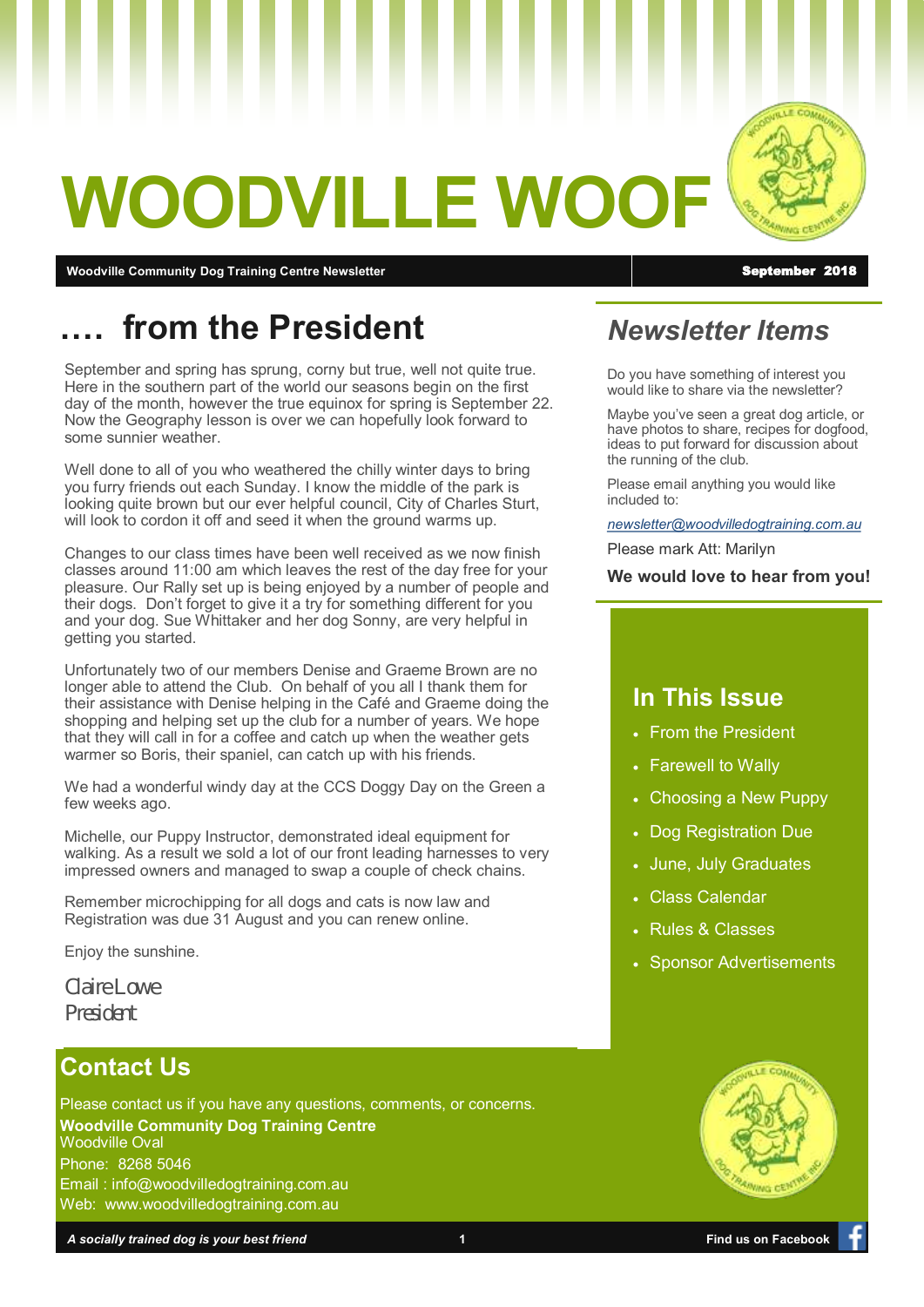# **… Farewell to Wally**



Many of you will remember Wally who walked to the Club every Sunday with his beautiful German Shepherd, Ellie. Sadly, Wally passed away on Thursday 09 August.

Although in then Basic Obedience, Wally would arrive at least an hour before classes and help put out the equipment and water bowls.

We can't quite determine how long Wally was a member for but we know it was a long time.

Wally was from the Ukraine and had a wonderful accent that Ellie understood best. He adored her and she him. Wally liked a slice of lemon in his tea and I would often bring lemons for him.

I for one will miss them both especially saying "Don't pull on her lead Wally".

Our sincere condolences to his wife Rita, family and Ellie.

> Claire Lowe President

# **… Choosing a New Puppy**

Check out the RSPCA's top 4 tips for choosing a puppy:

#### **Do**

- 1. Make sure you are familiar with the huge responsibilities involved in owning a puppy and think about the type of dog that would best suit your lifestyle.
- 2. Consider adopting from the RSPCA or another reputable rescue organisation first.
- 3. Check out our [Smart Puppy Buyer's Guide](https://www.rspca.org.au/sites/default/files/website/Adopt-a-pet/Smart_Puppy_Buyers_Guide_Oct2012_Web.pdf) this guide applies to buying any type of dog whether it's a pedigree purebred, crossbred or mixed breed dog.
- 4. Visit the place where your puppy was born and bred and ask questions about its background.

#### **Don't**

- 1. Buy a puppy over the internet, newspaper advertisement or from a pet shop without first being able to visit the breeding facility to see the conditions for yourself.
- 2. Buy a puppy without first meeting the breeder and visiting its place of birth.
- 3. Impulse buy owning a dog is a huge responsibility and should be the result of careful planning and consideration.
- 4. Discriminate against crossbreeds or mixed breed dogs they also make great pets and can be bred responsibly.

For more information go to https://www.rspca.org.au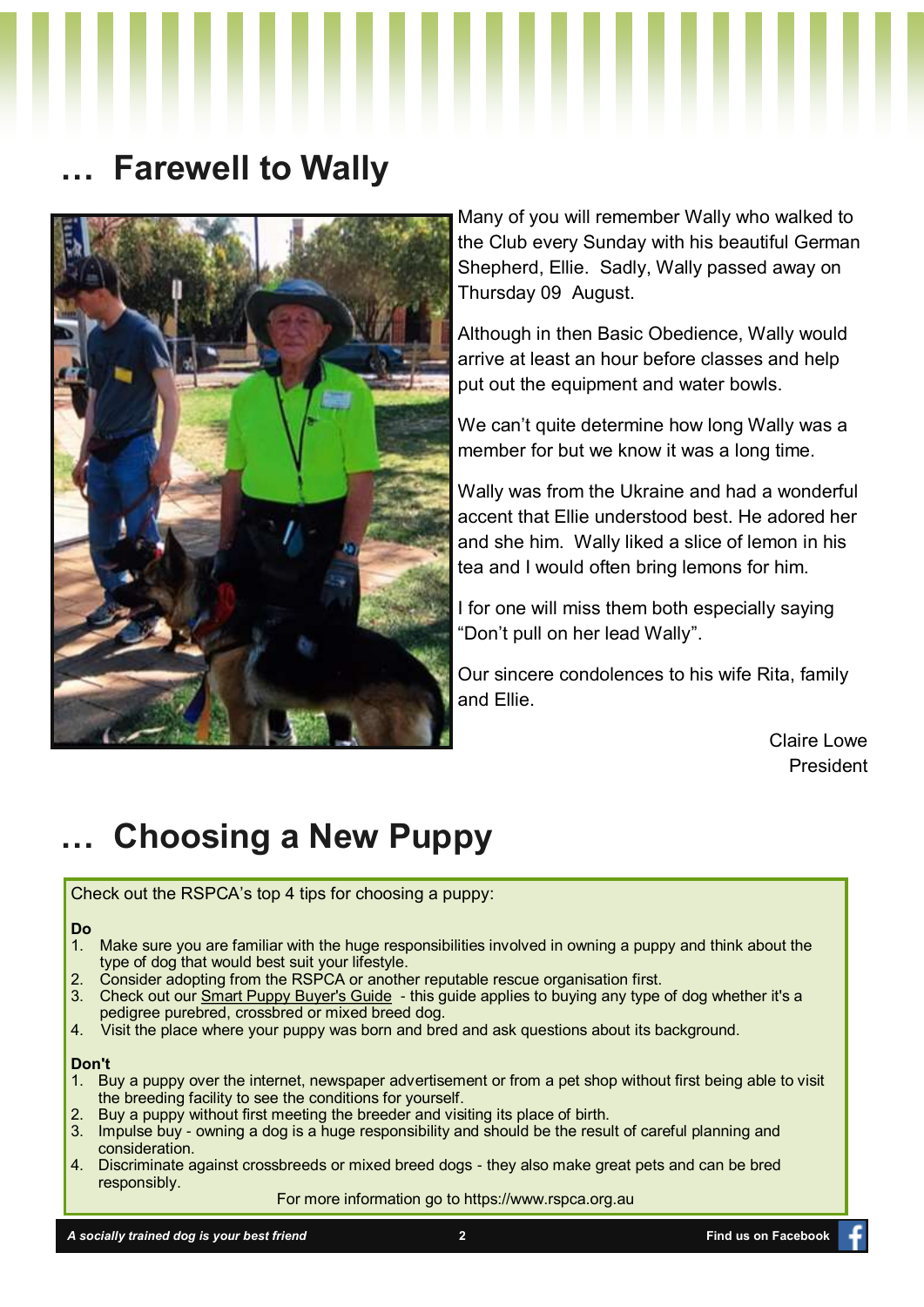# **… Dog Registrations Due NOW!**

A reminder to South Australian dog and cat owners that all council pet registrations are due by 31 August 2018.

Pet owners can now simply register or renew their dog or cat's registration on the internet with the new [Dogs and Cats Online](https://www.dogsandcatsonline.com.au/Core/UserAccount/Login?ReturnUrl=%2f) website, which launched on 1 July 2018.

Dog and Cat Management Board Chairperson Felicity-ann Lewis said Dogs and Cats Online is a new centralised database, combining South Australia's 68 council databases into a one-stop shop to manage the state's pet registration, microchip details as well as breeder and seller information.

"We urge pet owners to take advantage of the online system to pay their pet registration on time," Dr Lewis said.

"All dogs registered will receive a once-off registration number printed on a plastic grey tag.

"The new rules mean owners can replace this grey tag with a metal disc of their choice. It can be any design the owner wishes, as long as the registration number is engraved legibly."

The Dog and Cat Management Board also reminds pet owners that all South Australian dog and cat microchip information is required by law to be entered correctly in Dogs and Cats Online. Cat registration fees may apply to cats kept in the councils that have cat registration in their bylaws.

"Dogs and Cats Online is the new statewide, central tool to help council, pounds and shelters identify found dogs and cats and reunite them with their owners as soon as possible," Dr Lewis said

"So it is important that your pet's microchip information is kept up to date in the system."



Dogs and Cats Online is one of four major South Australian pet reforms that began on 1 July 2018. The reform also included mandatory desexing for dogs and cats born after 1 July 2018, compulsory microchipping for all dogs and cats as well as new rules for dog and cat breeders and sellers.



**Have you liked our Facebook page? Did you know that you can write a review of the club on Facebook? Just click on Reviews.**

**You can read what others have** 

**said, and leave a review of your own. So why not take a few minutes, and write a review of your club for others to read? We really would appreciate it!** 

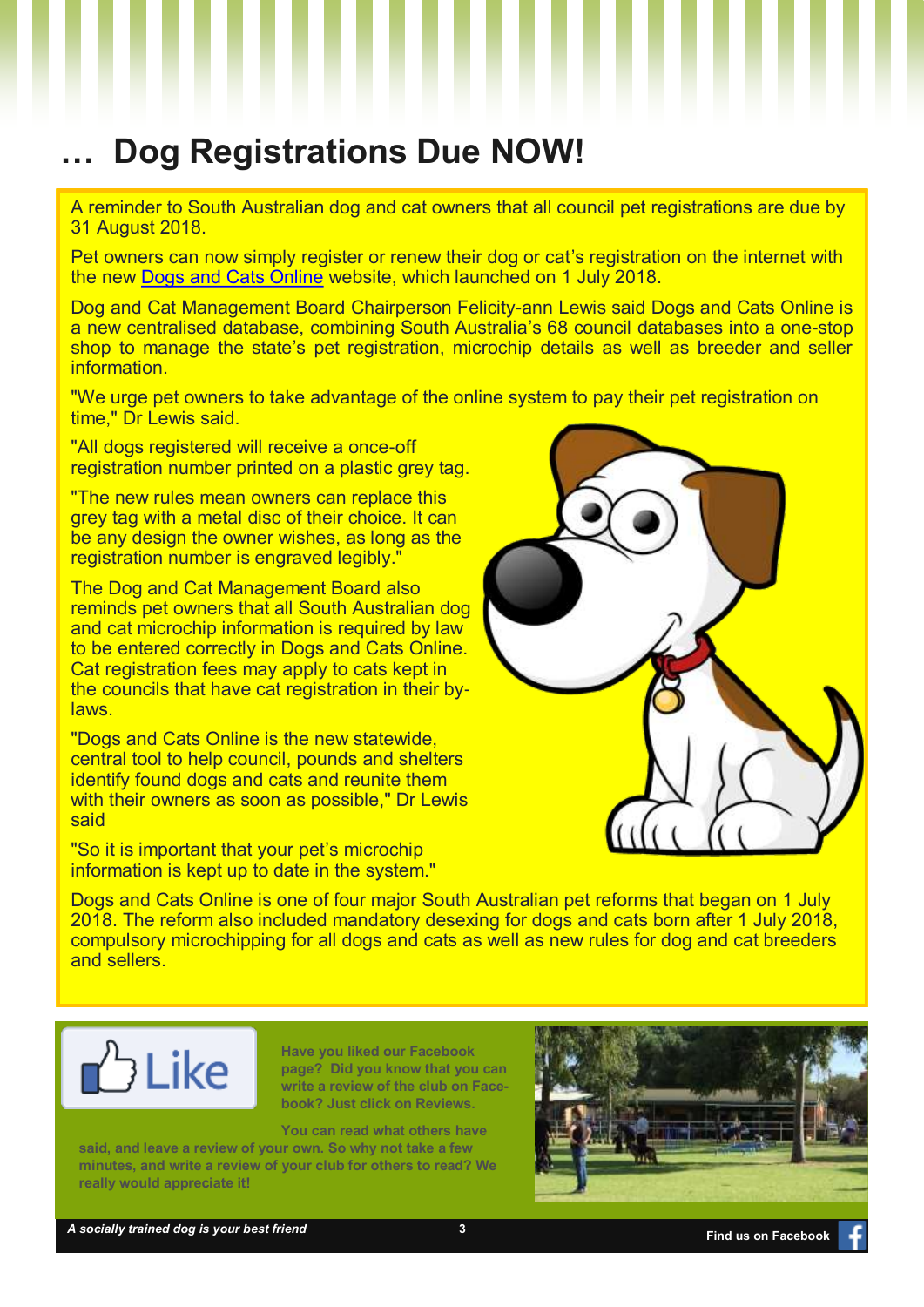# **…. Graduations**

ш





ш





#### **JUNE GRADUATES**





ш

ш

l

### **CONGRATULATIONS JUNE GRADUATES!**

*Puppy to Level 1* Daniel Thomson/Dominique Baul & Carl Rebecca McCrea & Poppy

*Introduction to Level 1* Craig Marano & Colby David Hillary & Cooper Elizabeth McIntyre & Abby Mary Slaven & Betty

#### *Level 1 to Level 2*

Leroy Kennedy & Bonti Carmela/Sallyann Greenwood & Sparkle Jake Kennedy & Zuma Chris Gogovcev & Odin Sarah Boccaccio & Matilda Kathy Marinoff & Tye Rebecca Gogovcev & Xena Marie & John Malker & Smudge Martyn Smith & Chewie Darren Eddy & Scooter

#### *Level 2 to Level 3*

Steve France & Maggie Jasmine Platten & Bailee Jane Heather Naughton & Jack Zoe/Michael Lewis & Maggie

*Level 4*

John McCourty & Rocket Renata Gorczynska & Gypsy

*A socially trained dog is your best friend* **4 Find us on Facebook**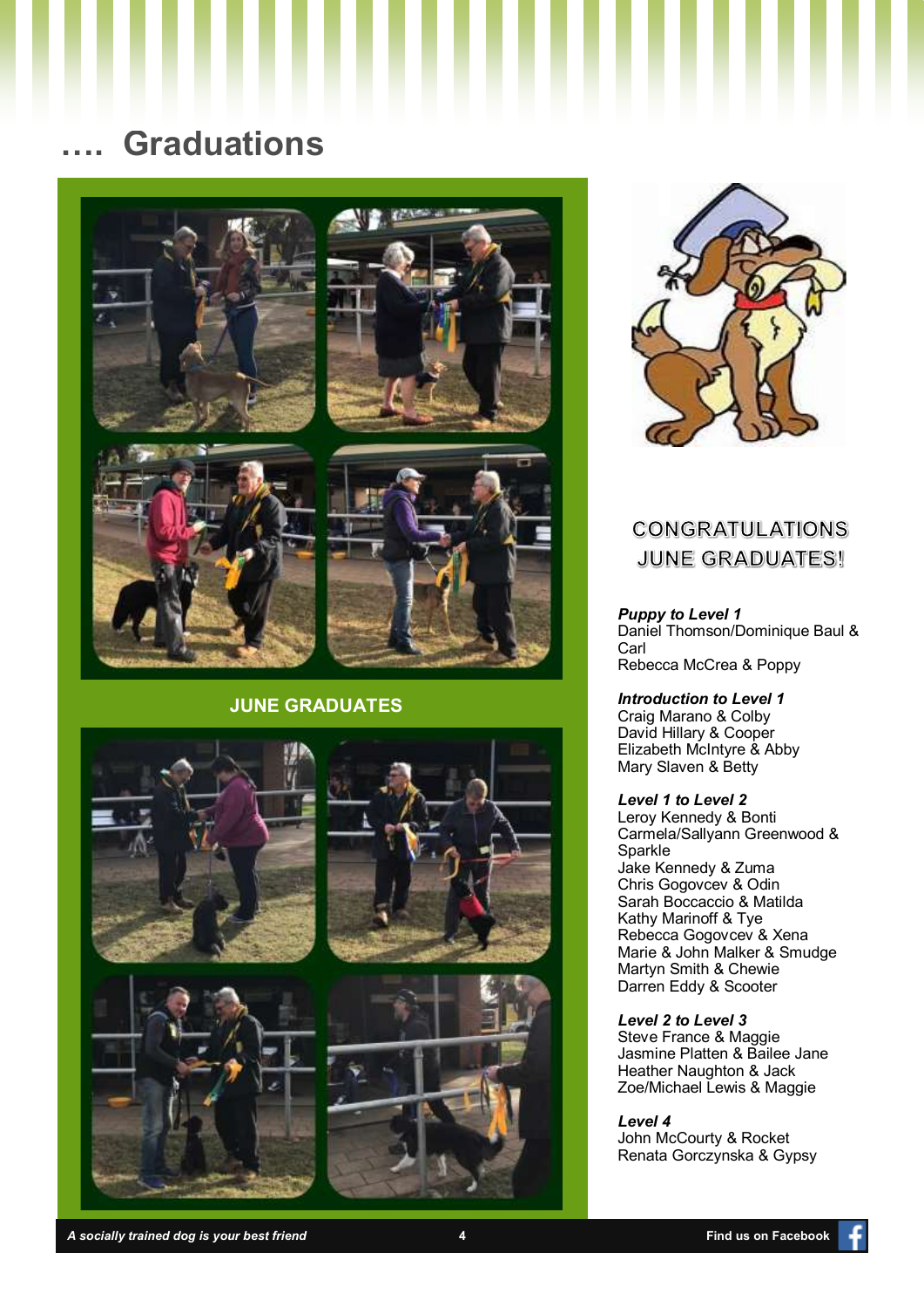# **…. Graduations cont...**

### **JUNE GRADUATES**











#### **JULY GRADUATES**













## **CONGRATULATIONS JULY GRADUATES!**

#### *Puppy Class to Level 1*

Andrew Prasad & Astro Christine Tassone & Sandy Fiona Roselli & Sophie Georgina Melt & Max Julia Nerkel & Ruby Kylie James & Maple Mathew Hnoudis & Poppy Sophie Tuckey & Echo Timothy Western & Nala Yon Beekharry-Rychener & Cookie

#### *Introduction to Level 1*

Candice Papagiannis & Pepper Michael McGlinchey & Baylee Yvonne Clark & Arlo

#### *Level 1 to Level 2*

Belinda Chambers & Luna Craig Marano & Colby David Hillard & Cooper Georgia Lindsay & Pippa Katrina Simpson & Harvey Meaghan/Evan McFarland & Lulu Melissa/Peter Koop & Loki Rebecca McCrea & Poppy Tim Dunbar & Dusty

#### *Level 2 to Level 3*

Diana Jones & Buster Fran Whitely & Teddy Franca Delli Quadri & Buddy Leah Moules & Koda Lyn Woods & Luna Max Mattsson & Jazz Sarah Boccaccio & Matilda Shan Jayawardhana & Pandora Delphine Coughlan & Debra Lee

*A socially trained dog is your best friend* **5 Find us on Facebook**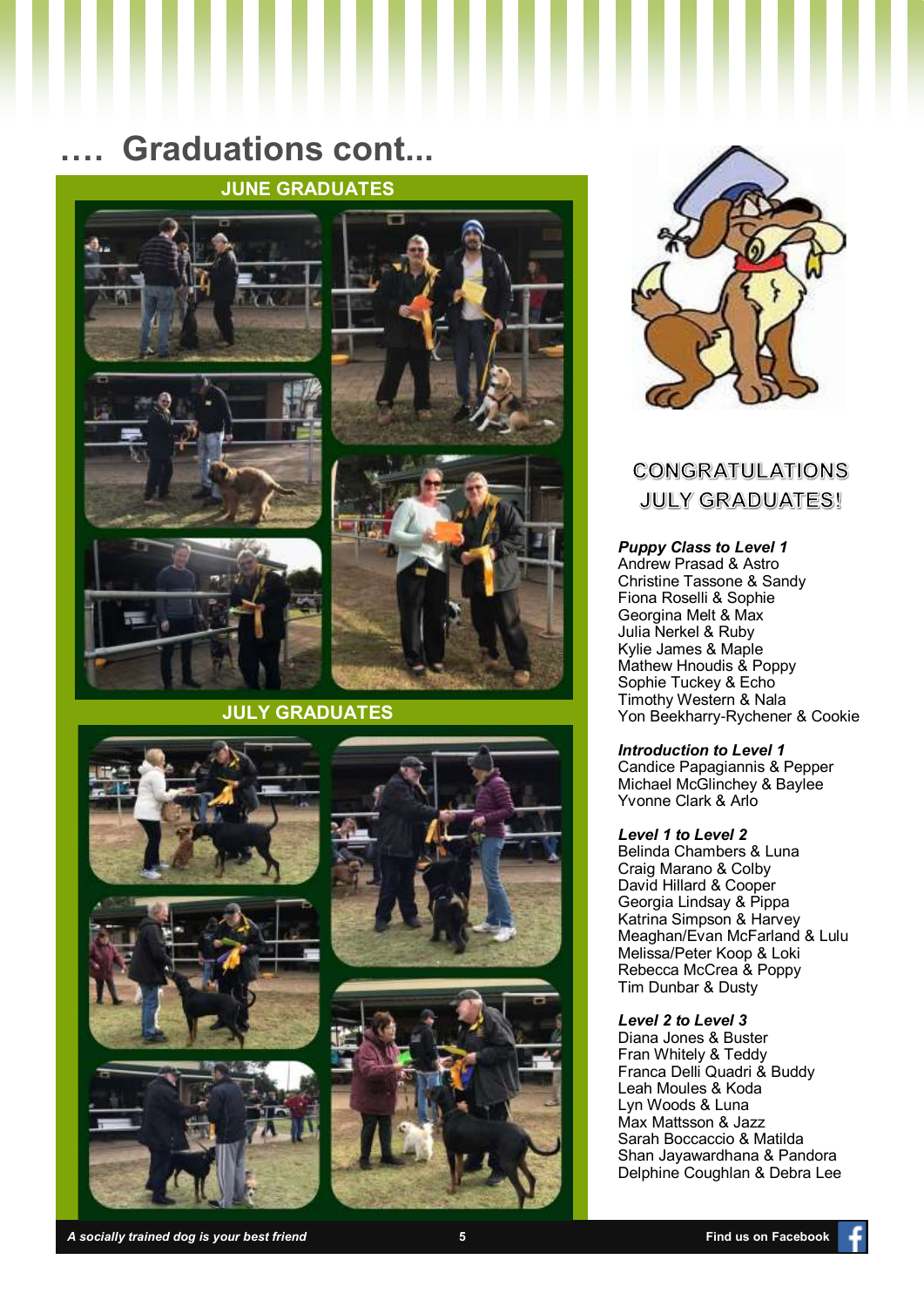# **…. Graduations cont...**



### **JULY GRADUATES**



### **CONGRATULATIONS JULY GRADUATES!**

*Level 3 to Level 4* Delphine Coughlan & Debra Lee Ella McCourty & Missy

*Level 4 to Level 5* Jacinta/Keisha Atkin & Jerry



*A socially trained dog is your best friend* **6 Find us on Facebook**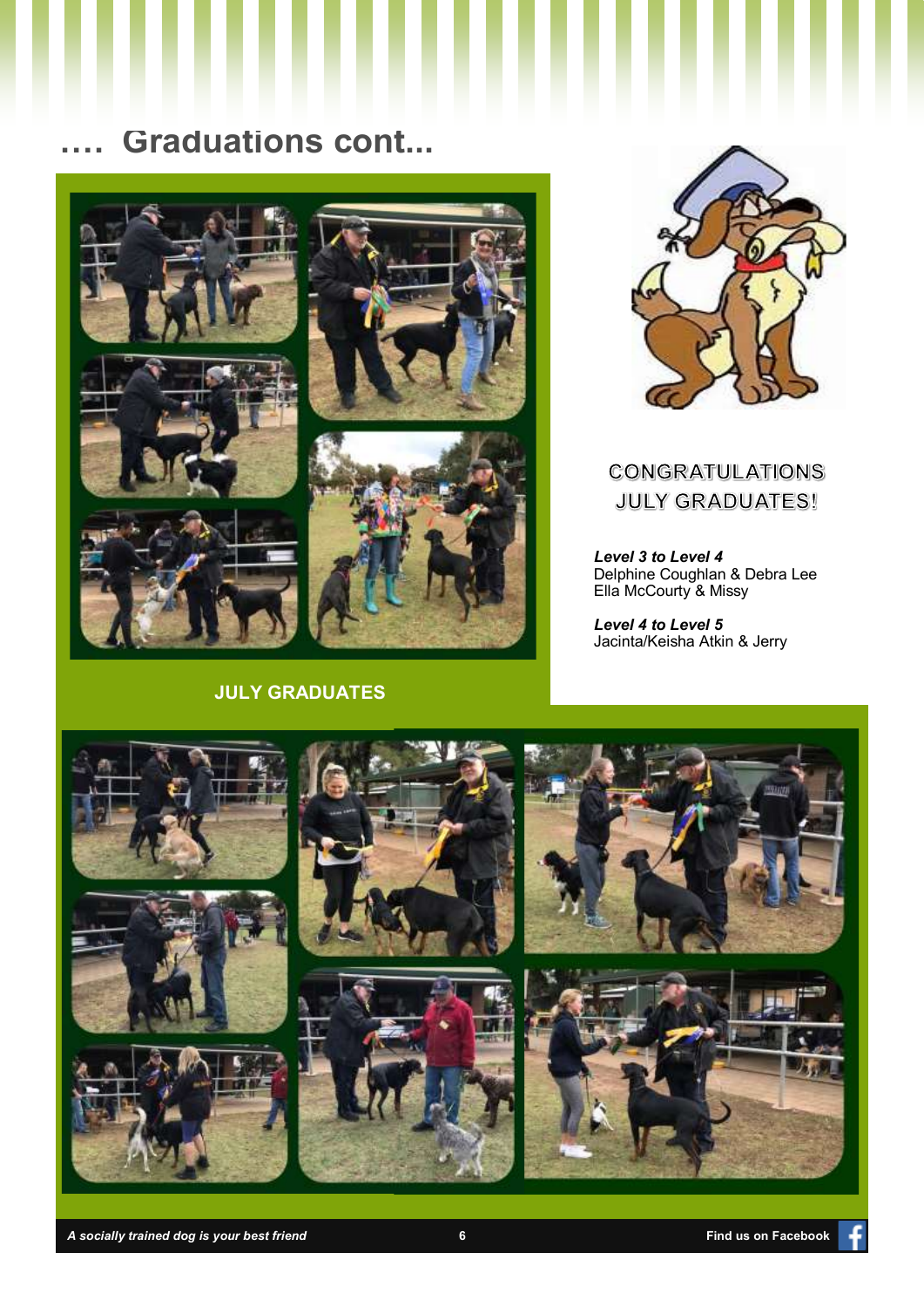# **2018 Class Calendar**

# 2018 Calendar

| January        |                |          |                |          |          |               | February |          |                |                  |          |                      |                  | March                   |          |                      |                 |          |                      |               |
|----------------|----------------|----------|----------------|----------|----------|---------------|----------|----------|----------------|------------------|----------|----------------------|------------------|-------------------------|----------|----------------------|-----------------|----------|----------------------|---------------|
| Su             | Mo             | Тu<br>2  | We<br>3        | Th<br>4  | Fr.<br>5 | Sa<br>6       | Su       | Mo       | Tu             | We               | Th       | Fr<br>$\overline{2}$ | Sa<br>3          | su                      | Mo       | Tu                   | We              | Th       | Fr<br>$\overline{c}$ | Sa<br>3       |
| 7              | 8              | 9        | 10             | 11       | 12       | 13            | 4        | 5        | 6              | 7                | 8        | 9                    | 10               | 4                       | 5        | 6                    | 7               | 8        | 9                    | 10            |
| 14             | 15             | 16       | 17             | 18       | 19       | 20            | 11       | 12       | 13             | 14               | 15       | 16                   | 17               | 11                      | 12       | 13                   | 14              | 15       | 16                   | 17            |
| 21             | 22             | 23       | 24             | 25       | 26       | 27            | 18       | 19       | 20             | 21               | 22       | 23                   | 24               | 18                      | 19       | 20                   | 21              | 22       | 23                   | 24            |
| 28             | 29             | 30       | 31             |          |          |               | 25       | 26       | 27             | 28               |          |                      |                  | 25                      | 26       | 27                   | 28              | 29       | 30                   | 31            |
| April 2017     |                |          |                |          |          | May           |          |          |                |                  |          |                      | June             |                         |          |                      |                 |          |                      |               |
| Su             | Mo             | Tu       | We             | Th       | Fr       | Sa            | Su       | Mo       | Tu             | We               | Τh       | Fr                   | Sa               | Su                      | Mo       | Tu                   | We              | Th       | Fr                   | Sa            |
| 1              | $\overline{2}$ | 3        | 4              | 5        | 6        | 7             |          |          | 1              | $\overline{c}$   | 3        | 4                    | 5                |                         |          |                      |                 |          | 1                    | $\frac{2}{9}$ |
| 8              | 9              | 10       | 11             | 12       | 13       | 14            | 6        | 7        | 8              | $\overline{9}$   | 10       | 11                   | 12               | 3                       | 4        | 5                    | 6               | 7        | 8                    |               |
| 15             | 16             | 17       | 18             | 19       | 20       | 21            | 13       | 14       | 15             | 16               | 17       | 18                   | 19               | 10                      | 11       | 12                   | 13              | 14       | 15                   | 16            |
| 22             | 23             | 24       | 25             | 26       | 27       | 28            | 20       | 21       | 22             | 23               | 24       | 25                   | 26               | 17                      | 18       | 19                   | 20              | 21       | 22                   | 23            |
| 29             | 30             |          |                |          |          |               | 27       | 28       | 29             | 30               | 31       |                      |                  | 24                      | 25       | 26                   | 27              | 28       | 29                   | 30            |
| July           |                |          |                |          |          | <b>August</b> |          |          |                |                  |          |                      | <b>September</b> |                         |          |                      |                 |          |                      |               |
|                |                |          |                |          |          |               |          |          |                |                  |          |                      |                  |                         |          |                      |                 |          |                      |               |
| Su             | Mo             | Tu       | We             | Th       | Fr       | Sa            | Su       | Mo       | Tu             | We               | Th       | Fr                   | Sa               | Su                      | Mo       | Tu                   | We              | Th       | Fr                   | Sa            |
| 1              | 2              | 3        | $\overline{4}$ | 5        | 6        | 7             |          |          |                | 1                | 2        | 3                    | 4                |                         |          |                      |                 |          |                      | 1             |
| 8              | 9<br>16        | 10       | 11             | 12       | 13       | 14            | 5        | 6        | $\overline{7}$ | 8                | 9        | 10                   | 11               | $\overline{\mathbf{2}}$ | 3        | $\overline{4}$<br>11 | 5               | 6        | $\overline{7}$       | 8             |
| 15<br>22       | 23             | 17<br>24 | 18<br>25       | 19<br>26 | 20<br>27 | 21<br>28      | 12<br>19 | 13<br>20 | 14<br>21       | 15<br>22         | 16<br>23 | 17<br>24             | 18<br>25         | 9<br>16                 | 10<br>17 | 18                   | 12<br>19        | 13<br>20 | 14<br>21             | 15<br>22      |
| 29             | 30             | 31       |                |          |          |               | 26       | 27       | 28             | 29               | 30       | 31                   |                  | 23<br>30                | $^{24}$  | 25                   | 26              | 27       | 28                   | 29            |
|                |                |          | October        |          |          |               |          |          |                | November         |          |                      |                  |                         |          |                      | <b>December</b> |          |                      |               |
| Su             | Mo             | Τu       | We             | Th       | Fr       | Sa            | Su       | Mo       | Tu             | We               | Th       | Fг                   | Sa               | Su                      | Mo       | Tu                   | We              | Th       | Fr.                  | Sa            |
|                | 1              | 2        | 3              | 4        | 5        | 6             |          |          |                |                  |          | $\overline{2}$       | 3                |                         |          |                      |                 |          |                      | 1             |
| $\overline{7}$ | 8              | 9        | 10             | 11       | 12       | 13            | 4        | 5        | 6              | $\boldsymbol{7}$ | 8        | 9                    | 10               | 2                       | 3        | $\overline{4}$       | 5               | 6        | 7                    | 8             |
| 14             | 15             | 16       | 17             | 18       | 19       | 20            | 11       | 12       | 13             | 14               | 15       | 16                   | 17               | $\overline{9}$          | 10       | 11                   | 12              | 13       | 14                   | 15            |
| 21<br>28       | 22<br>29       | 23<br>30 | 24<br>31       | 25       | 26       | 27            | 18<br>25 | 19<br>26 | 20<br>27       | 21<br>28         | 22<br>29 | 23<br>30             | 24               | 16<br>23                | 17<br>24 | 18<br>25             | 19<br>26        | 20<br>27 | 21<br>28             | 22<br>29      |

Class

No Class

\* This Calendar is a guide, please check with any of the volunteers for class changes.

# **Contact Us**

Please contact us if you have any questions, comments, or concerns.

**Woodville Community Dog Training Centre** Woodville Oval

Phone: 8268 5046 Email : info@woodvilledogtraining.com.au Web: www.woodvilledogtraining.com.au

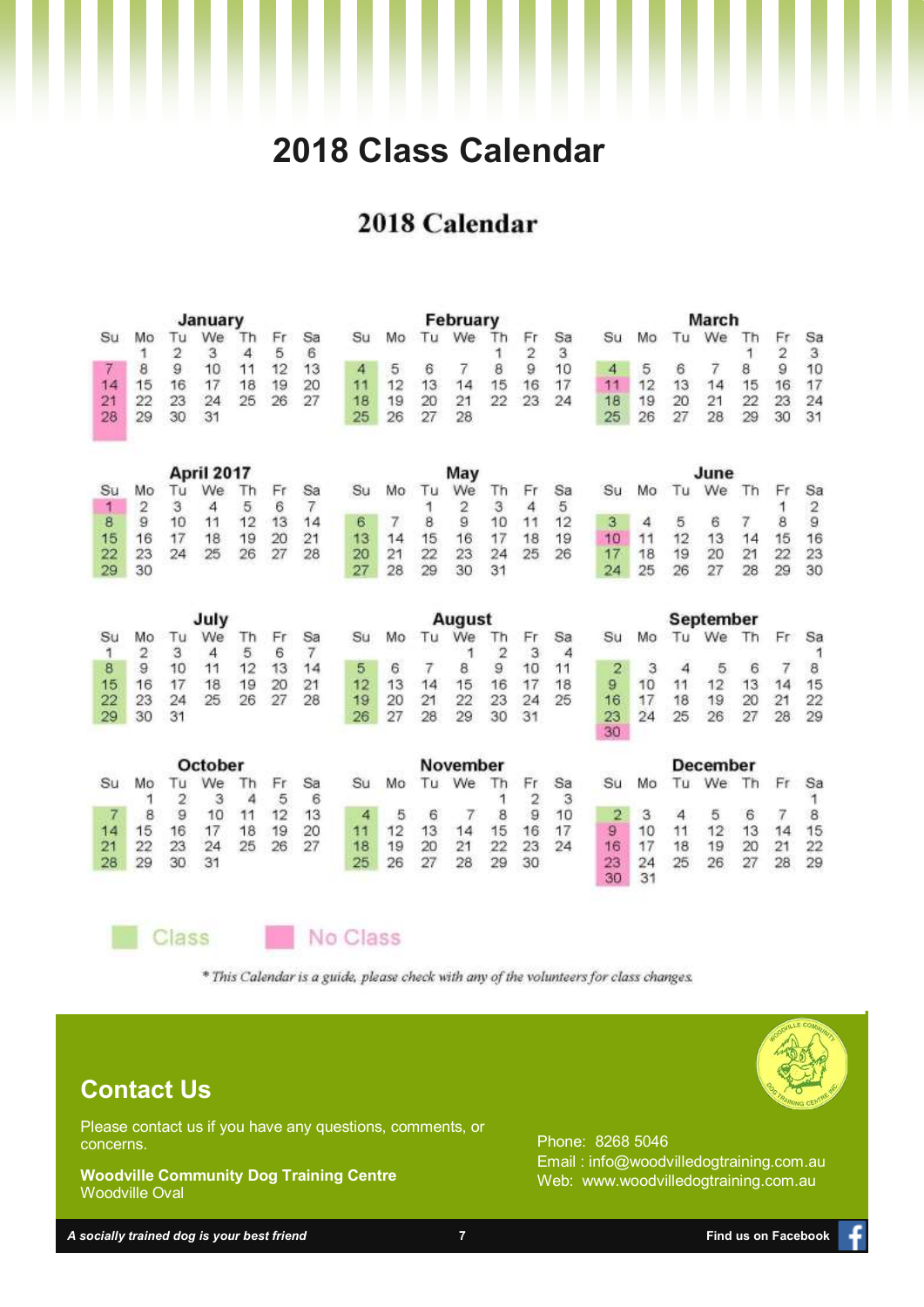# **Rules**

A copy of the Centre's constitution is available from the Registrar

The Centre's Ground Rules have been made with consideration given to Public Liability.

- 1. All members must wear their membership badge, and be financial to attend class.
- 2. All dogs must be on lead from 9:00 am Sunday, and during all classes, unless you are given permission by an Instructor.
- 3. Dog owners/handlers are responsible for any injury to another dog, or owner/handler where their dog is involved.
- 4. A dog who has bitten, or shown undue aggression, must be reported to the Chief Instructor of the day.
- 5. Bitches in season are not allowed on the grounds during training sessions.
- 6. Generally accepted social behaviour is expected of all members/attendees.
- 7. Classes are held on Sundays from February to December, except on LONG WEEKENDS.
- 8. Current vaccination certificates must be shown to the Registrar when joining, and upon renewal of membership every 12 months, or when due.
- 9. Dog owners/handlers are to wear covered footwear during classes on the grounds. Bare feet, and open footwear, are not permitted.
- 10. We use positive reinforcement training, therefore excessive reprimands such as yelling, hitting, or kicking of dogs, are not to be used by dog owners/handlers.
- 11. Dog owners/handlers are asked to use a Martingale/training collar for the comfort, and well-being of their dog during training. Check chains, and slip collars, are not to be used in class. Their general use is discouraged as chains are intimidating, and can cause significant harm to your dog.
- 12. Activity equipment is to be used only when owners/handlers have been instructed in its use by an Instructor.

### Weather Policy

Woodville Community Dog Training Centre does not have an official weather policy, the decision of whether or not you attend classes is up to you and your pooch!

When weather conditions are extreme, modified classes will be conducted with the health and welfare of members, and dogs, in mind.

### **Classes**

8:30 am

Breakfast & Coffee

8:45 - 9.30am

Advanced Class

Rally

9:30 - 10:00 am

New Members

Puppy

**Beginners** 

Class 1

10:15 - 10:45 am

Class 2

Class 3

Class 4